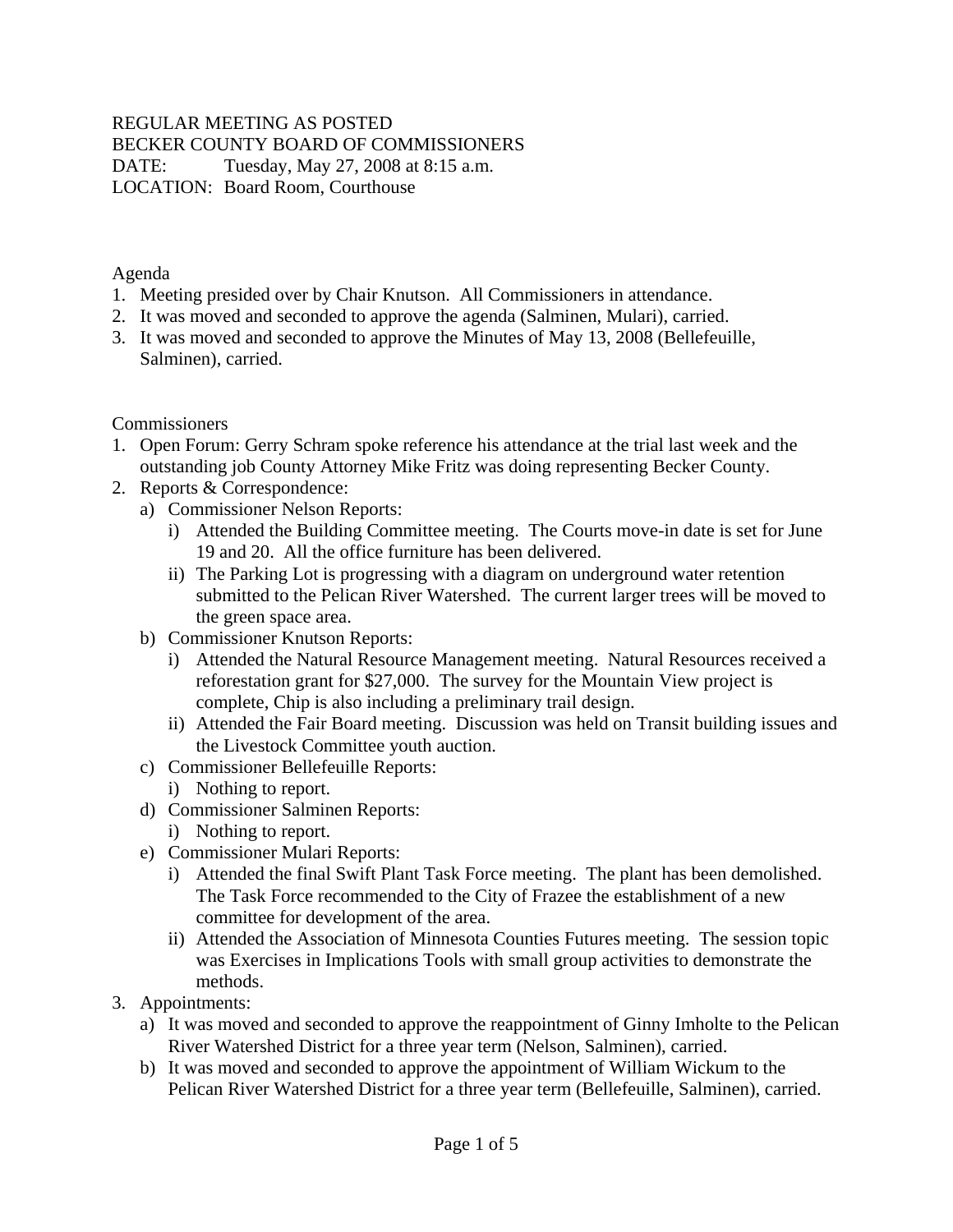- c) It was moved and seconded to approve attendance by the Commissioners at the Association of Minnesota Counties District IV Meeting in Fergus Falls on May 30, 2008, per diem and mileage are approved (Nelson, Salminen), carried.
- 4. County Administrator, Brian Berg, expressed his appreciation for his attendance on May 16<sup>th</sup> to the Minnesota Association of County Administrators Professional Day and gave a brief synopsis of some subjects presented.

## Auditor-Treasurer

- 1. It was moved and seconded to approve the Gambling Permit for Humane Society of the Lakes for a Raffle on August 23, 2008 at the Hotel Shoreham in Lake View Township, Resolution 05-08-2D (Salminen, Bellefeuille), carried.
- 2. It was moved and seconded to approve the Gambling Permit for The Alumni Association of the University of North Dakota for a Raffle on July 24, 2008 at the Detroit Lakes Country Club in Lake View Township, Resolution 05-08-2A (Salminen, Nelson), carried.
- 3. It was moved and seconded to approve the New On/Off Sale 3.2 Beer License for Richard J. Dodds, Elkhorn Outfitters Inc. – DBA: Eagle Lake Resort & Spa, Burlington Township (Bellefeuille, Salminen), carried.

# Finance Committee Minutes

- 1. It was moved and seconded to approve the Claims with the addition of three over 90 days claims, (1) Laser Life due to missing invoices (2) Innovis Health for coroner expenses due to change over from Dakota; (3) West Central Regional Juvenile Center December payment due to misplaced invoice (Salminen, Nelson), carried.
- 2. It was moved and seconded to approve the Capital purchase of a digital range finder and measuring device in the Assessor's office for an estimated cost of \$995 (Salminen, Bellefeuille), carried.
- 3. It was recommended by the Finance Committee to approve the request from the Highway Department to sell 19,000 square feet of wetland credits for \$.32/square foot to Forest Riders ATV Club.
- 4. It was moved and seconded to approve the establishment of a change fund in the amount of \$20 for the tram system requested by Natural Resource Management (Salminen, Mulari), carried.
- 5. It was recommended by the Finance Committee to continue the process for the Human Services Personnel Request.
- 6. A Cash Comparison and Investment Summary for the month of April were presented.
- 7. It was moved and seconded to approve release of the condition of 100% participation and to re-affirm our participation even if 100% participation is not achieved in the WesMin Resource Conservation & Development special assessment request (Nelson, Mulari), carried.

#### Assessor

1. It was moved and seconded to approve the abatements (1) PIN 08.0442.000, Detroit Township, -\$776; (2) PINS 49.0865.828, 49.0865.829, and 49.0865.830, Detroit Lakes, - \$314, \$352, and \$370 (Salminen, Bellefeuille), carried.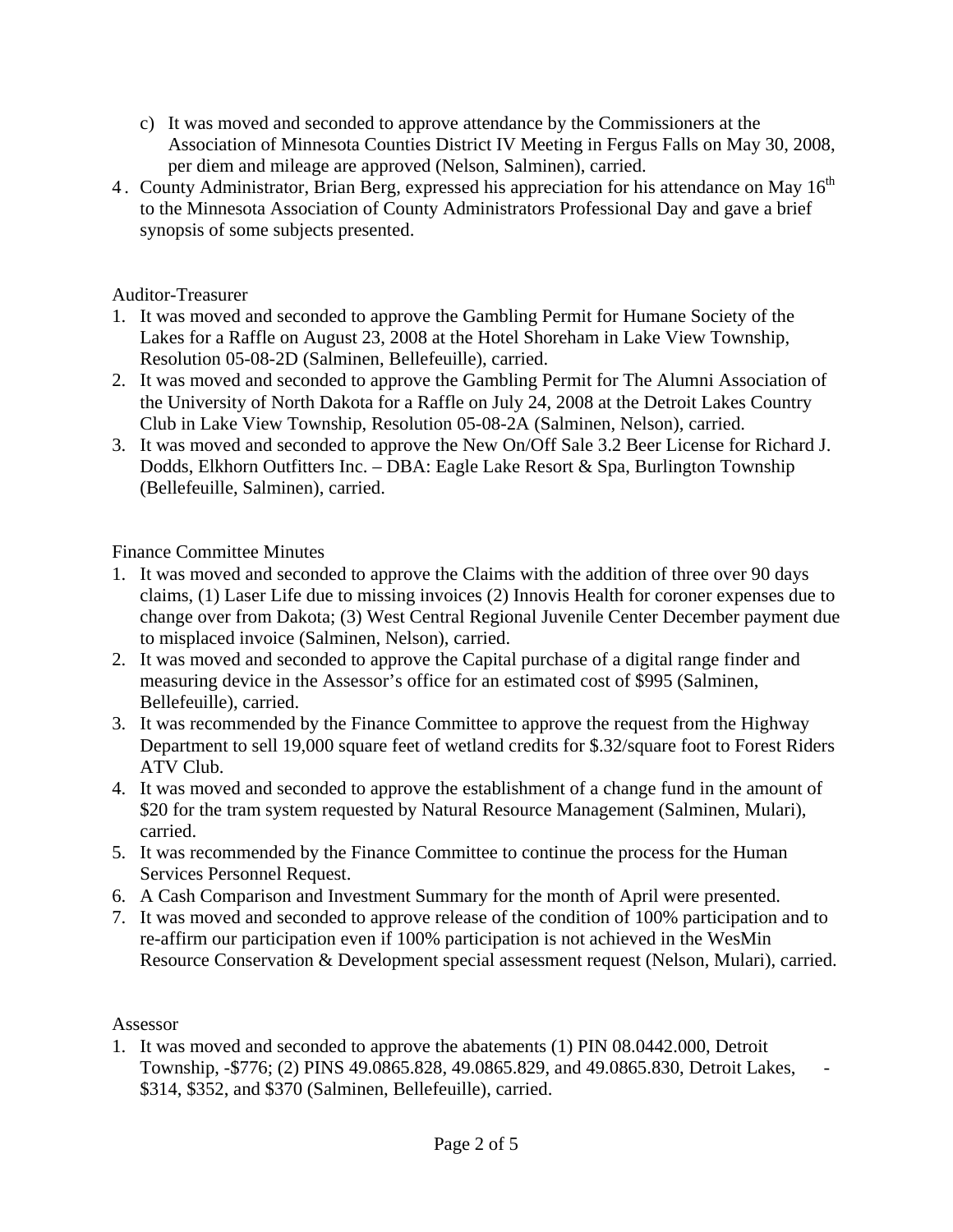### Recorder

- 1. It was moved and seconded to approve Resolution 05-08-2C to certify Becker County is in compliance with the requirements to use software validated for the electronic filing of real estate documents (Salminen, Nelson), carried.
- 2. It was moved and seconded to approve the fee schedule to search Becker County real estate records from your own desktop for \$25 per month to view only, \$50 per month for unlimited access and copies, Government entities are free, and \$50 fee for setting up access (Mulari, Salminen), carried.

# Natural Resource Management

3. It was moved and seconded to approve the request to advertise for bids for nine sites totaling 282 acres for the preparation for spring tree planting including mechanical trenching to create sites and/or the application of chemical herbicides (Salminen, Mulari), carried.

# Human Services

- 1. It was moved and seconded to approve the request for a full-time Financial Worker position due to a vacancy, Resolution 05-08-2B (Salminen, Bellefeuille), carried.
- 2. It was moved and seconded to accept the Drug and Alcohol Abuse Normative Evaluation System Report (Salminen, Mulari), carried.
- 3. It was moved and seconded to accept the Financial Assistance Reports (Bellefeuille, Salminen), carried.
- 4. It was moved and seconded to accept the Children and Family Services Report (Salminen, Mulari), carried.
- 5. It was moved and seconded to accept the Adult Services Report (Salminen, Nelson), carried.
- 6. It was moved and seconded to approve the Human Services Claims (Salminen, Nelson), carried.
- 7. It was moved and seconded to approve the Community Health Contract for Service Frazee School District (Mulari, Salminen), carried.
- 8. It was moved and seconded to approve the Community Health Cooperative Agreement Minnesota State Community and Technical College (Salminen, Mulari), carried.
- 9. It was moved and seconded to accept the Community Health Report (Salminen, Mulari), carried.
- 10. It was moved and seconded to approve the Community Health Claims (Salminen, Nelson), carried.
- 11. It was moved and seconded to accept the Transit Ridership Report (Nelson, Salminen), carried.
- 12. It was moved and seconded to approve the Transit Claims (Salminen, Bellefeuille), carried.

# Planning and Zoning

- 1. It was moved and seconded to approve the addition to the agenda of the Conservation Easement, Aletha Olson, Lake View Township (Nelson, Salminen), carried
- 2. Planning Commission Recommendations, May 20, 2008: First Order of Business: Jim Elliott. It was moved and seconded to concur with Planning and Zoning to approve the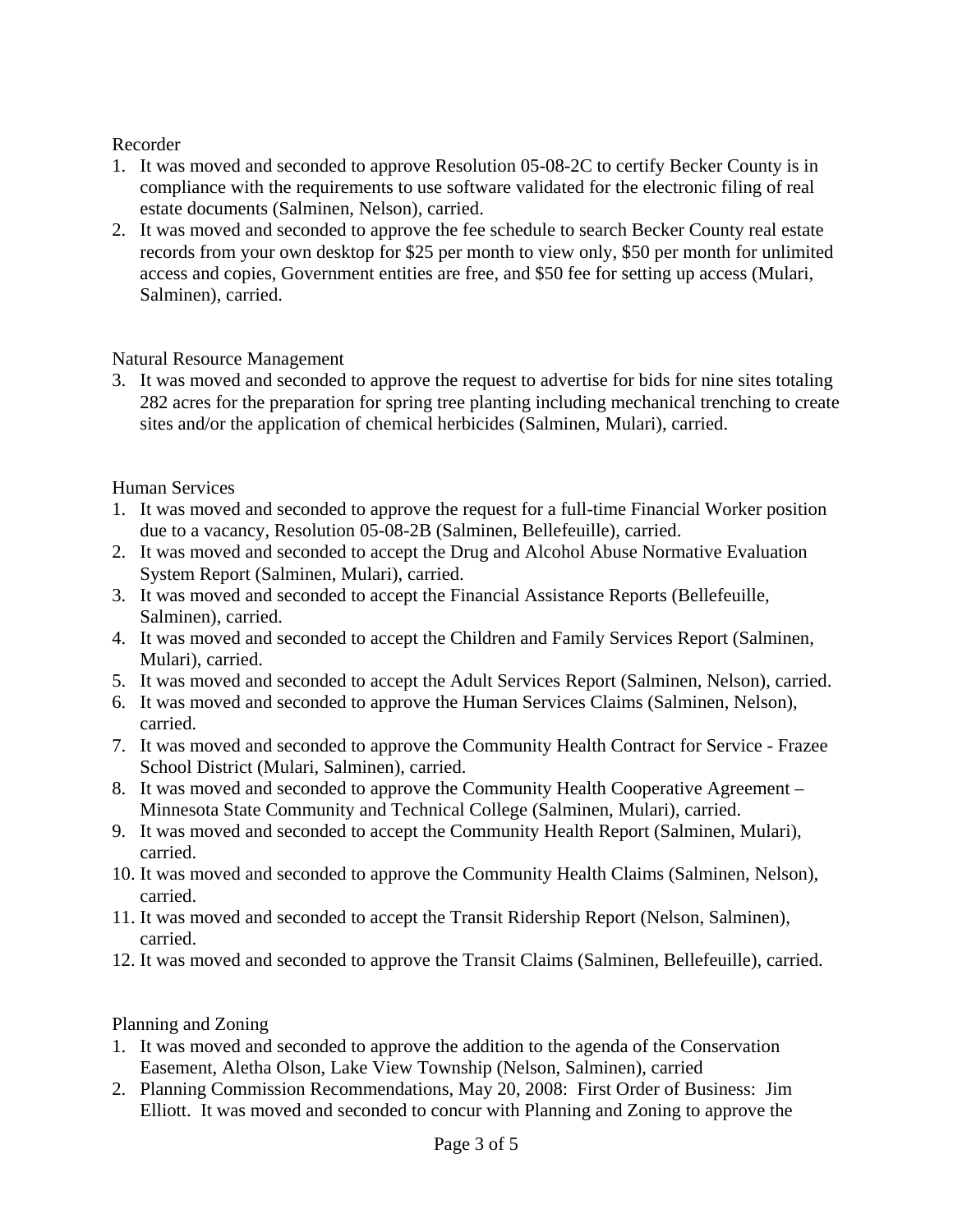conditional use permit to process and mine aggregate resources as outlined in the operations plan with the stipulation that trees be planted as a sound barrier near the Paulson property, dust control be used to protect surrounding properties and the hours of operation be consistent with surrounding pits (Salminen, Nelson), carried.

- 3. Second Order of Business: Gordon and Sharon Anderson. It was moved and seconded to concur with Planning and Zoning to approve a conditional use permit to allow new and used firearm sales as a home occupation with the stipulation that there be no walk in traffic on the property based on the fact that the use would not be detrimental to the surrounding area (Salminen, Nelson), carried.
- 4. Third Order of Business: Ray and Kaye Linebaugh. It was moved and seconded to concur with Planning and Zoning to approve the change of zone from agricultural to residential and approve the certificate of survey for two tracts of land (1.65 acres and 2.5 acres) with the stipulation that the septic system be relocated to the Linebaugh's property with no easement from the neighbor based on the fact that the request is compatible with the surrounding area. The septic must be inspected by the Zoning Office to make sure the relocation complies with this stipulation (Salminen, Mulari), carried.
- 5. Fourth Order of Business: Tom and Stephanie Borgen. It was moved and seconded to concur with Planning and Zoning to approve a conditional use permit for a business to store boats & recreational items (campers, snowmobiles, etc.), with the stipulation that there be no outside storage, based on the fact that the use would not be detrimental to the surrounding area (Mulari, Bellefeuille), carried.
- 6. Fifth Order of Business: Jeffrey and Linda Andvik. It was moved and seconded to concur with Planning and Zoning to approve a conditional use permit to allow the 20 ft by 28 ft garage to exceed the 1 ½ stories allowed by the Zoning Ordinance with the stipulation that the interior of the second story be reconstructed with a four (4) ft knee wall and false rafter and completely enclosed so that there is no storage between the original roof and false rafters based on the fact that the overall height of the structure does not exceed what is allowed by the Ordinance and the structure is not detrimental to the surrounding area. The interior of the garage must be inspected by the Zoning Office to make sure the structure complies with this stipulation (Salminen, Bellefeuille), carried.
- 7. Sixth Order of Business: First Supplemental Common Interest Community Plat, Common Interest Community Number 56, Sunrise on Little Floyd Lake. It was moved and seconded to concur with Planning and Zoning to approve the First Supplemental Common Interest Community Plat, Common Interest Community Number 56, Sunrise on Little Floyd Lake based on the fact that it meets the criteria of the Zoning Ordinance (Bellefeuille, Salminen), carried.
- 8. Seventh Order of Business: Final Plat of Molly's Golden Ridge. It was moved and seconded to concur with Planning and Zoning to approve the final plat of Molly's Golden Ridge based on the fact that the final plat meets the criteria of the Zoning Ordinance (Nelson, Mulari), Commissioner Salminen abstained from voting, carried.
- 9. Eighth Order of Business: Final Plat of The Plantation. This application was withdrawn from the agenda at the applicant's request.
- 10. Ninth Order of Business: The next Informational Meeting is scheduled for Thursday, June 12, 2008 at 8:00 am at the Planning and Zoning Office.
- 11. It was moved and seconded to approve the FACES, Inc. Contracts for WeFest and 10KLF for fixed fees established for five years (Nelson, Bellefeuille), carried.